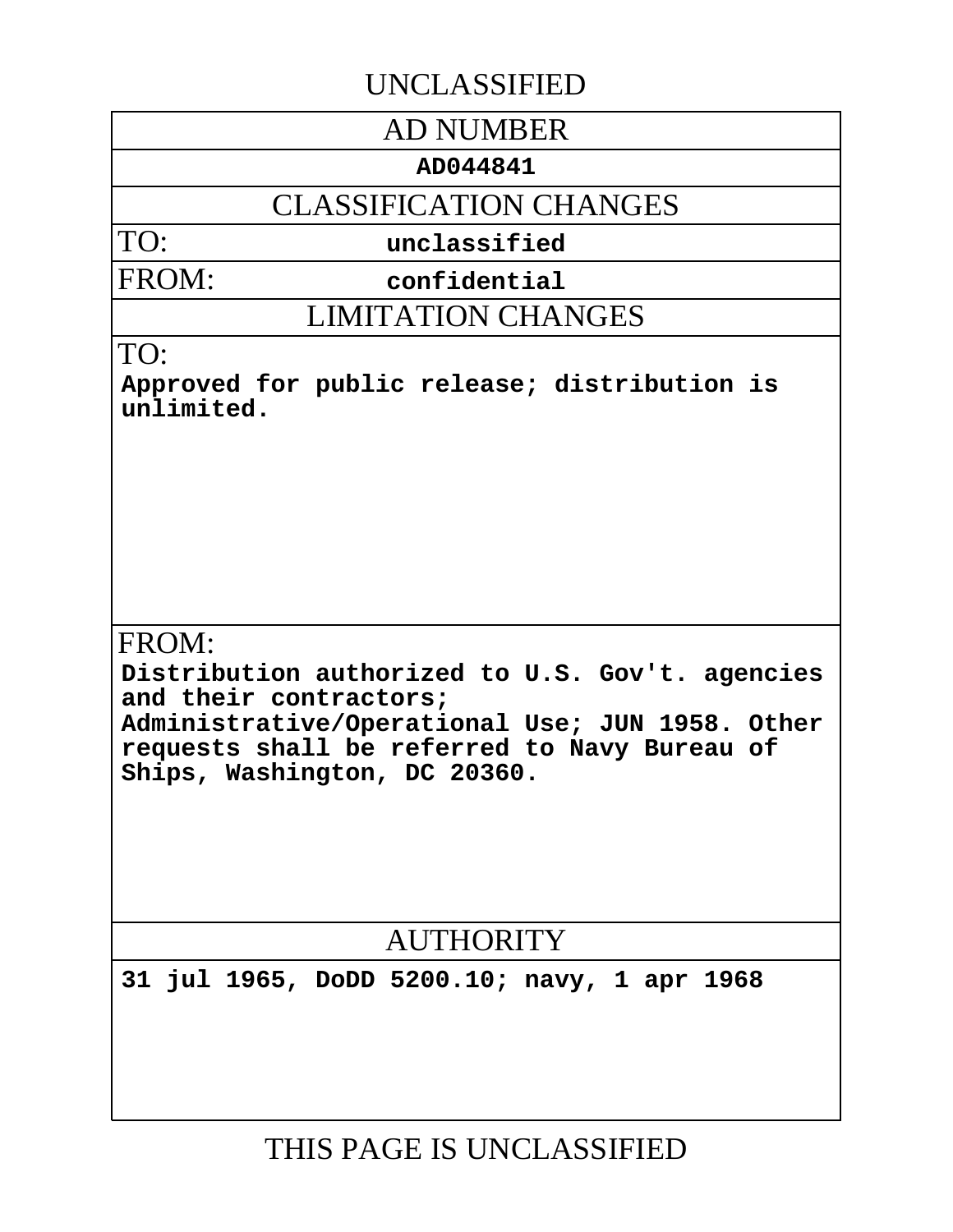# **Armed Services Technical Information Agency**



**NOTICE: WHEN GOVERNMENT OR OTHER DRAWINGS, SPECIFICATIONS OR OTHER DATA ARE USED FOR ANY PURPOSE OTHER THAN IN CONNECTION WITH A DEFINITELY RELATED GOVERNMENT PROCUREMENT OPERATION, THE U. S. GOVERNMENT THEREBY INCURS NO RESPONSIBILITY, NOR ANY OBLIGATION WHATSOEVER; AND THE FACT THAT THE GOVERNMENT MAY HAVE FORMULATED, FURNISHED, OR IN ANY WAY SUPPLIED THE SAID DRAWINGS, SPECIFICATIONS, OR OTHER DATA IS NOT TO BE REGARDED BY IMPLICATION OR OTHERWISE AS IN ANY MANNER LICENSING THE HOLDER OR ANY OTHER PERSON OR CORPORATION, OR CONVEYING ANY RIGHTS OR PERMISSION TO MANUFACTURE, USE OR SELL ANY PATENTED DWENTION THAT MAY IN ANY WAY BE RELATED THERETO.**

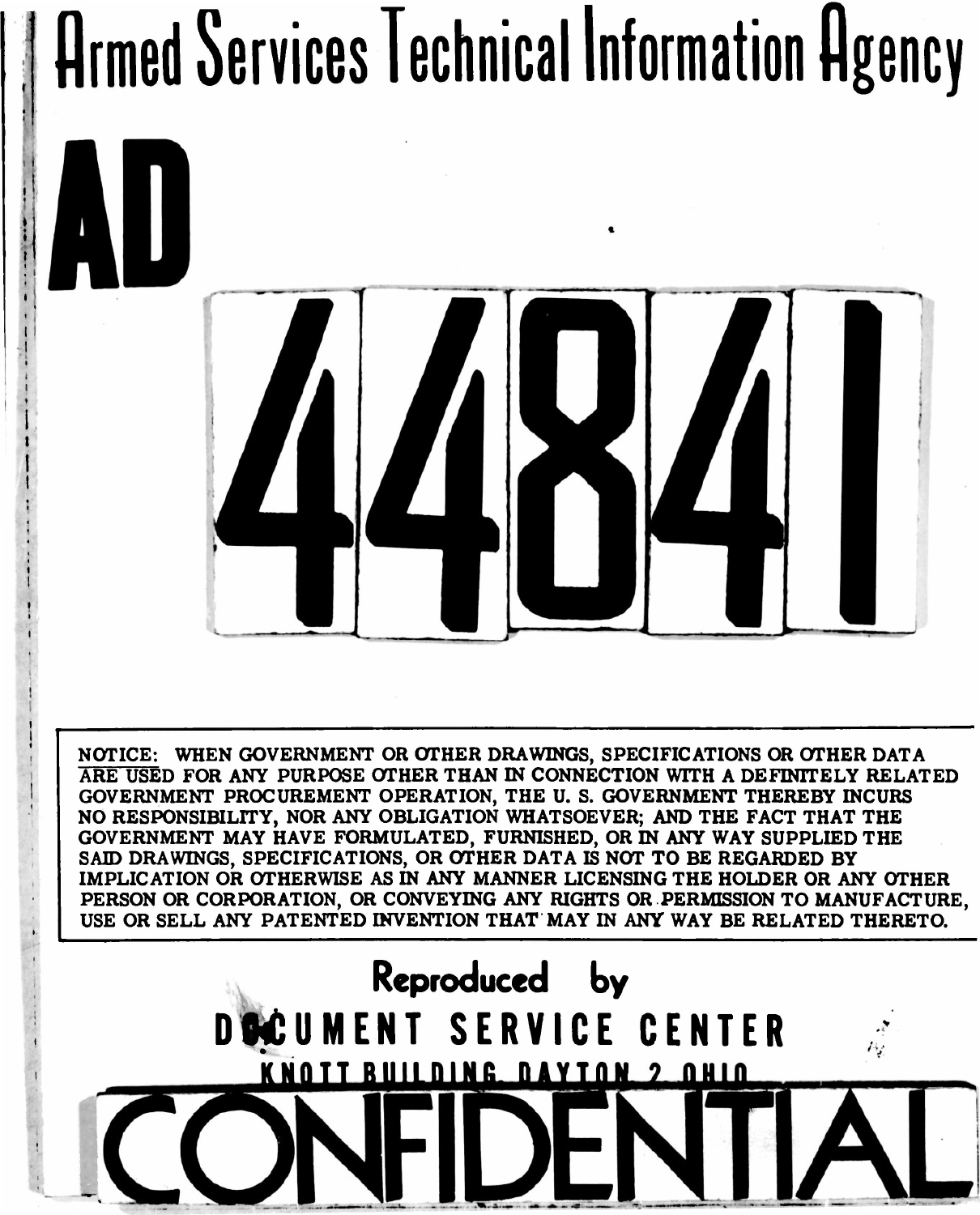

# , 5. A. P. P. H. H. H. H. H. H. H. H. H. SERIENT REDUCKETE

**Contract Contract** 

Pedoral

# A CROCONNATION CONTON C. Patronakurics, Inc.

Commentation of the second morning

**人民分配問題 我们的人们。 NEWS CROW**  $sum_{i}$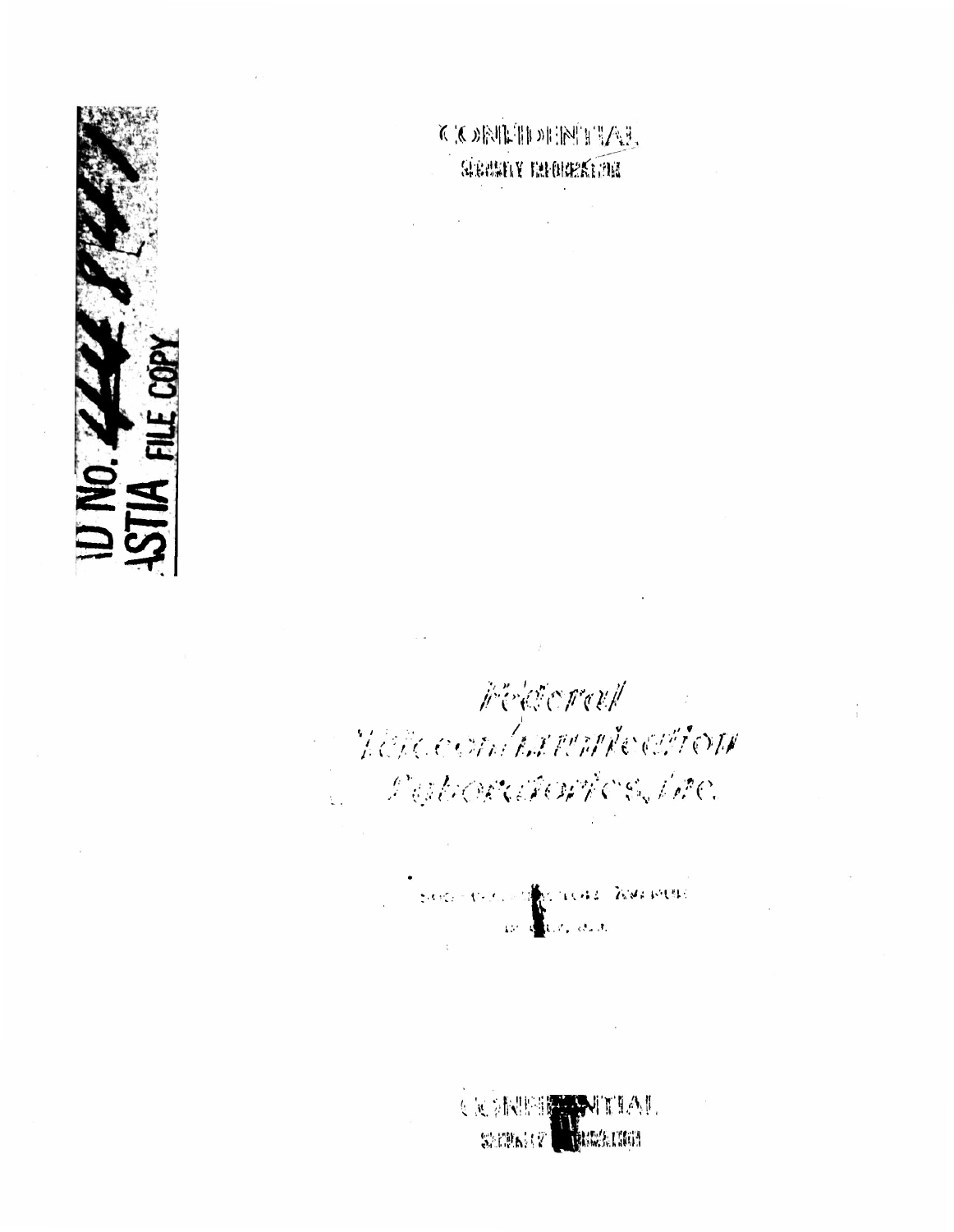CONFIDENTIAL security information



PROGRESS REPORT NO. 13 L-BAND TRAVELING-WAVE TUBES Index No NE-111613, Subtask 15 Contract NObsr-57413 **June 1953** 

THIS DOCUMENT CONTAINS INFORMATION AFFECTING THE **NOTICE:** NATIONAL DEFENSE OF THE UNITED STATES WITHIN THE MEANING OF THE ESPIONAGE LAWS, TITLE 18, U.S.C., SECTIONS 793 and 794. THE TRANSMISSION OR THE REVELATION OF ITS CONTENTS IN ANY MANNER TO AN UNAUTHORIZED PERSON IS PROHIBITED BY LAW

**Barbara** 

CASE: 8-18-73 VACUUM TUBE LABORATORY

FEDERAL TELECOMMUNICATION LABORATORIES, INC.

**500 WASHINGTON AVENUE** 

NUTLEY IO, NEW JERSEY

Prepared By. R.C. WERTMAN<br>T.J. MARCHESE Approved By: J.H. BRYANT<br>A.K. WING, JR.

| COPY NO. - | H |
|------------|---|
| July. 1953 |   |

683

**Alexandria Bally Add** 

NAVY DEPARTMENT, BUREAU OF SHIPS WASHINGTON, 25, D.C. **CONFIDENTIAL** Security Information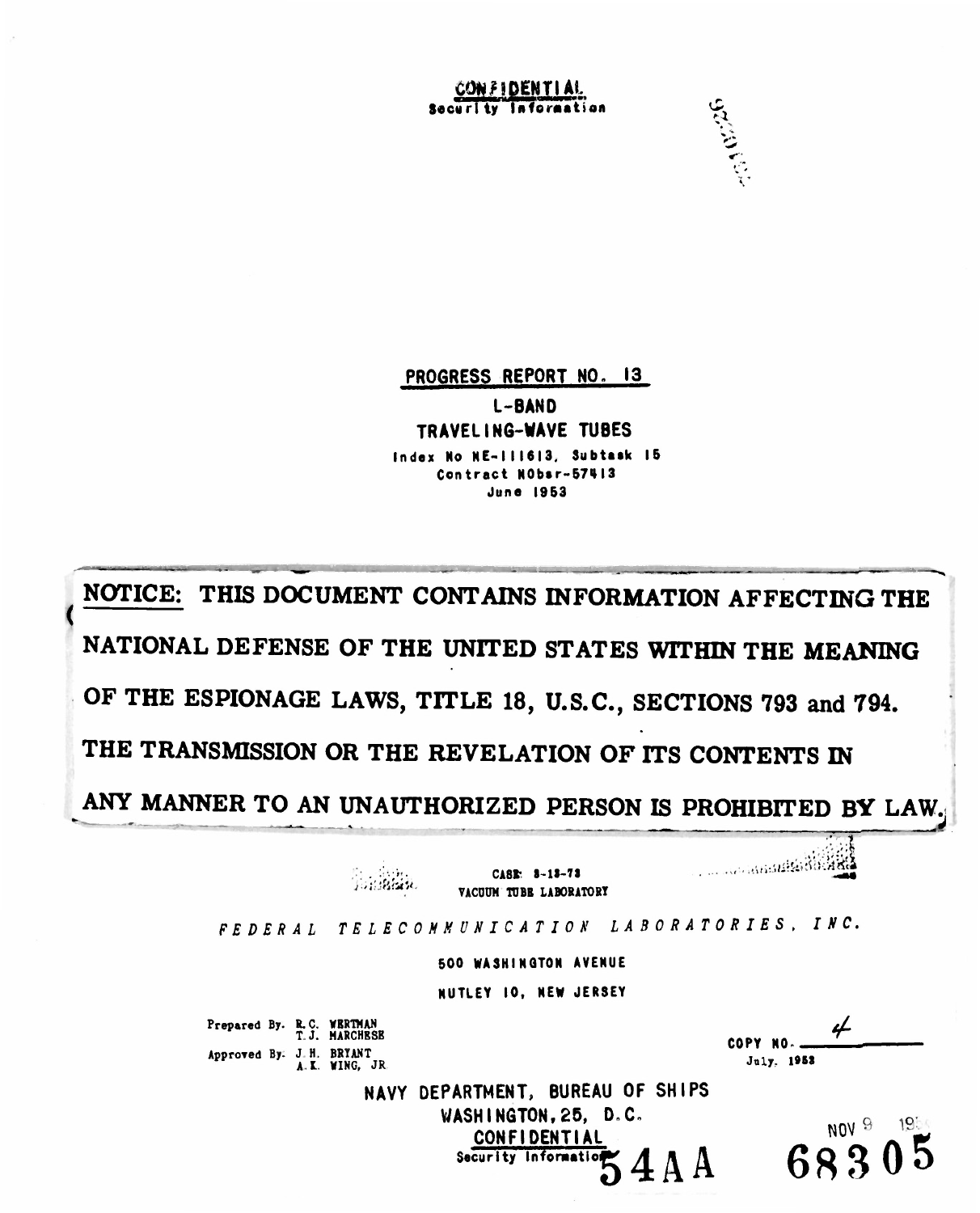### **CONFIDENTIAL •Security Information PROGRESS REPORT NO. 13**

#### **L-BAND TRAVELING-WAVE TUBES**

**The third developmental model of the Type X-2UU L-band traveling-wave tube was constructed during the month of June, 1953. This tube used the severed helix for circuit isolation and in this respect was similar to the two previous tubes. Approximately 9 db of additional center loss was added in the form of aquadag coating which was sprayed on the quartz helix-supporting rods.**

**Upon completion, the tube was connected to the exhaust system and the pumps were started. When the system pressure had reached a satisfactory low value, the baking schedule was started and the oven temperature was raised as fast as gas evolution would permit.**

**Because of a faulty thermocouple, the oven temperature reached a value close to that of the melting point of the glass in the stem. During the night, the line voltage rise was sufficient to cause the oven temperature to exceed the safe limit and the glass softened and was sucked inward. Considerable time elapsed before the difficulty was discovered and the power was turned off. The tube was badly oxidized.**

**Effort has been since concentrated on rebuilding the tube. Where required, new parts are being used. The pumps and pump system were completely dismantled and cleaned and are again in operation.**

**A demountable gun testing tube is nearing completion. This tube will be used for testing grids and cathodes.**

**Tests on the bifilar-helix output matching section have continued. Results Indicate that with some modification of the structure, the match will be satisfactory.**

**Work on the services and on the exhaust station has progressed during the month) most of the components have been installed but have not yet been connected to the plumbing lines.**

### **CONFIDENTIAL Security Information -1-**

 $54*4$  63305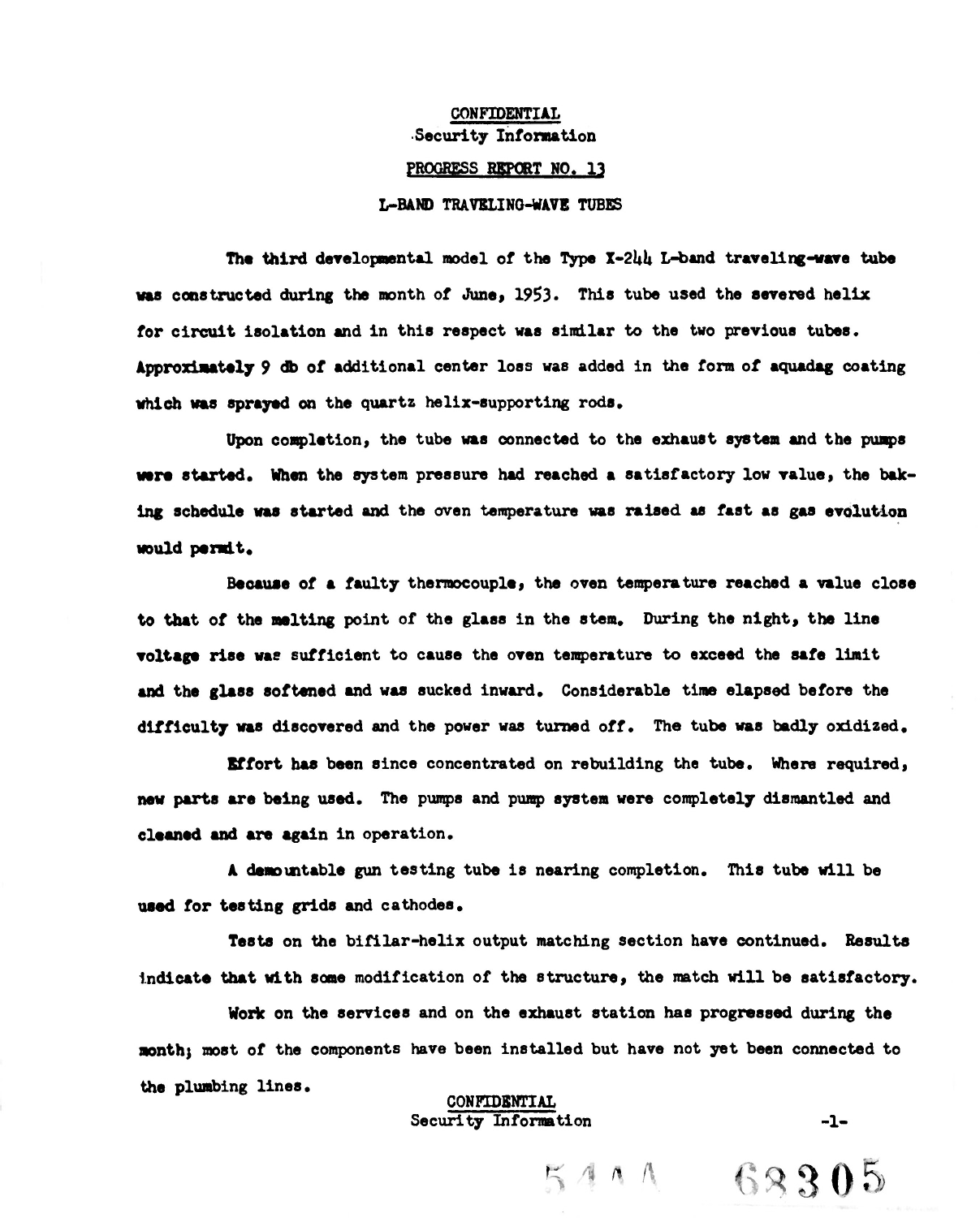### **CONFIDENTIAL Security Information**

**On June 18) 1953» \* paper based on the work reported in Progress Report Mo. 11 entitled "Some Experimental Results on a High-Power L-Band Traveling-Wave Tube\*" was presented at the Eleventh Annual Conference on Electron Tube Research.**

**During the next month effort will continue on the rebuilding of the X-2U\* L-band traveling-wave tube, on the demountable gun-teat tube, on the bifilar helix matching, and on the exhaust station.**